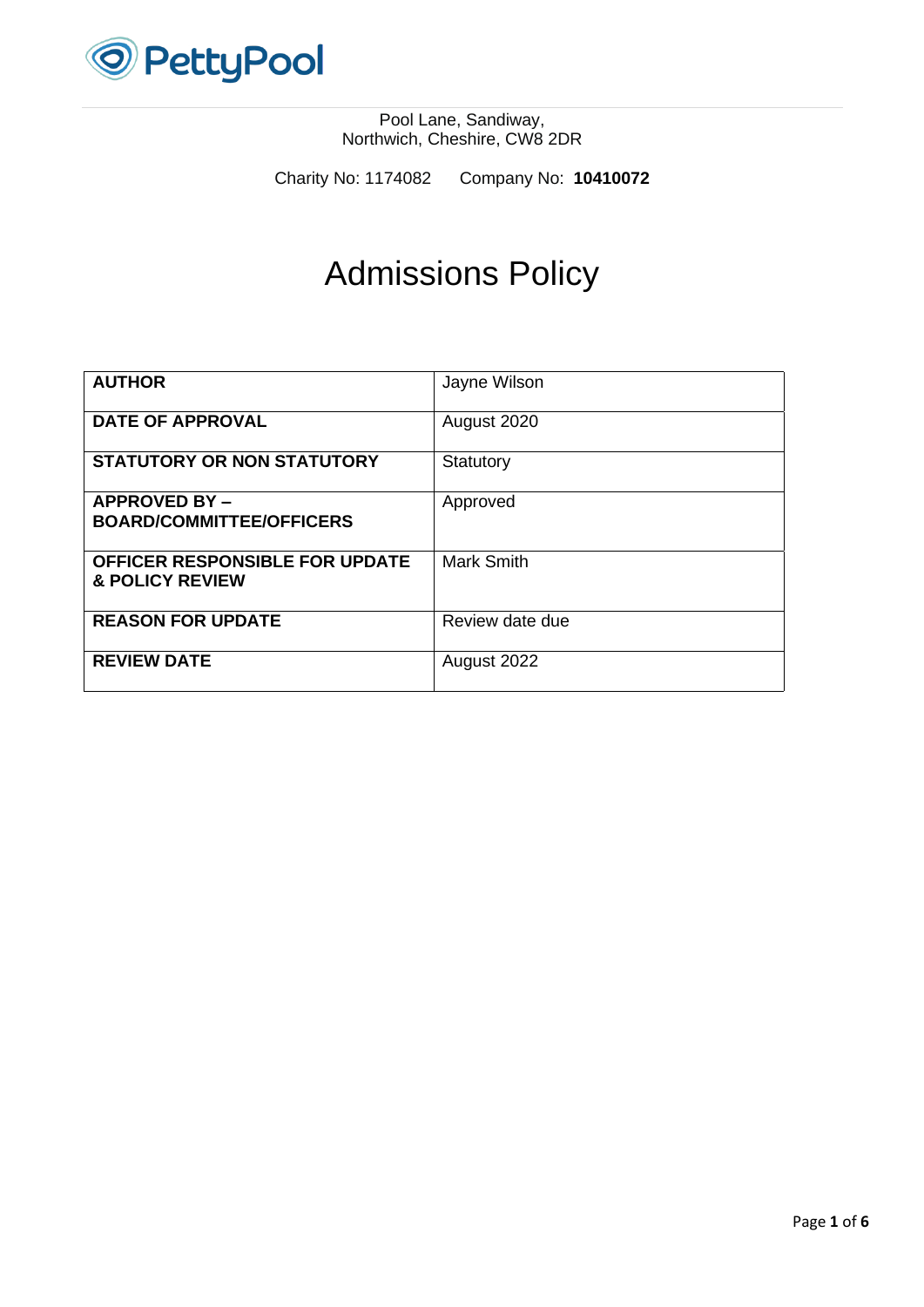

Charity No: 1174082 Company No: **10410072**

# **Admissions Policy**

Petty Pool is a generic special College for learners aged from 16 – 25 years and is a sub contracted provision working in partnership with our FE mainstream College Partner Cheshire College South and West. Learners have a wide range of special educational needs including autism, emotional and learning difficulties some having complex learning, sensory and associated medical needs. All learners must have an Education Health Care Plan.

We support students from across the north west including Cheshire West and Chester, Cheshire East, Warrington, Wirral and Halton. We work closely with our local authority partners throughout the admission process to keep them informed of applicants. All offer of places is based on the approval of funding from the local authority.

The College provides a highly differentiated programme of study for young people with flexible, bespoke and personalised courses which allow our learners to develop skills which will help them to prepare for adulthood, access the wider community, develop independent living skills and move into volunteering, further training or employment. We offer a holistic learning environment with trained staff and resources to best support the needs of our young people.

A full description of our provision is described in our Local Offer which is available to read or download from our website:

Our planned places number is agreed annually with CCSW. This can vary year on year depending on our capacity to meet the needs of our population of learners. Currently our planned place numbers are 113. Our board of trustees are also kept informed of any increases as we ensure the organisation has the capacity and facilities can accommodate additional learners.

If the composition of admissions looks likely to exceed the number of planned places, or:

- class sizes will become too large and unmanageable
- health and safety procedures are likely to be breached
- the financial resources to provide specialised equipment or additional support become totally inadequate;

then Petty Pool will not be able to offer places to all those who have applied.

# **Mission Statement/Aims**

Petty Pool College aims to provide every learner with an effective and enjoyable educational experience that empowers them to reach their full potential and move successfully from education to employment and independence

# **Admission Arrangements**

We want admission to Petty Pool to be very much the students choice and for this reason our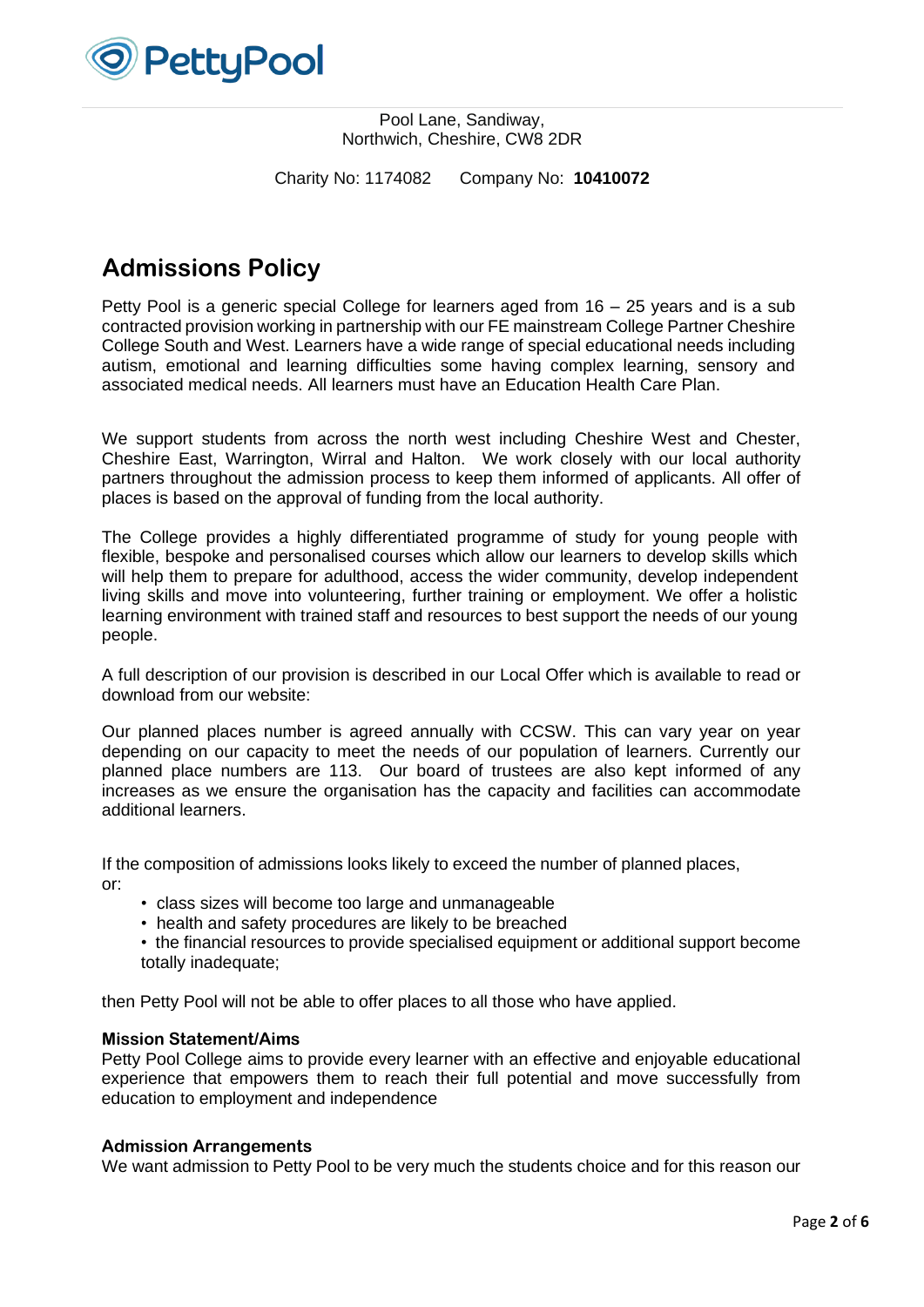

Charity No: 1174082 Company No: **10410072**

admission process has been designed so that the student is involved in all discussions regarding joining Petty Pool, and allows the individual to follow his/ her own choices and aspirations.

The referrals system opens on 1st September each year.

Appropriate professionals and careers advisors are notified that the recruitment process has begun. We have a comprehensive tracking process to ensure transparency and we operate on a first come basis. We keep local authorities informed regularly throughout the process and applications and offers of places are based on the local authority agreeing the funding.

#### **Assessment and Eligibility**

Learner are assessed to ensure we are able to meet all learning, social, care and emotional needs. This helps to ensure learners are allocated to the appropriate teaching group and follow an appropriate curriculum.

All students must have an Education Health Care Plan or equivalent. This means that all our students have a special educational, health or social care need. We accommodate learners with a range of learning difficulties and disabilities, including moderate/mild learning disabilities, specific learning disabilities, Autistic Spectrum conditions, epilepsy, Downs Syndrome, Williams Syndrome and Fragile X. This list is not prescriptive, or exhaustive and each individual is assessed prior to entry, allowing the college to develop an individualised learning and support plan for each student. We focus on what young people can do and not what they cannot.

In line with our mission and vision and commitment to supporting young people into further training, volunteering or employment, unfortunately we are not able to support students with the most complex needs. This includes learners who require Petty Pool to provide speech and language therapy support other specialist therapy support, students who are non-verbal, have complex health and medical conditions or personal care needs. However, we will continue to work with specialists to implement the strategies and plans that have been developed to support students.

Although we support young people with challenging behaviour, we also have a no restraint policy and our provision is not suitable for those requiring support which is higher than a one to one ratio. Every learner is assessed on an individual basis, in order to determine if we are fully able to meet the young person's needs.

Assessment is based on

- The applicant's potential to become employed or be engaged in further training or volunteering
- Performance / Assessment during pre-entry process including: Initial Interview and link visits
- PPVC's ability to fully meet the applicant needs
- The number of student places still available
- The health, safety & well-being of all current students and staff including visitors to our outdoor centre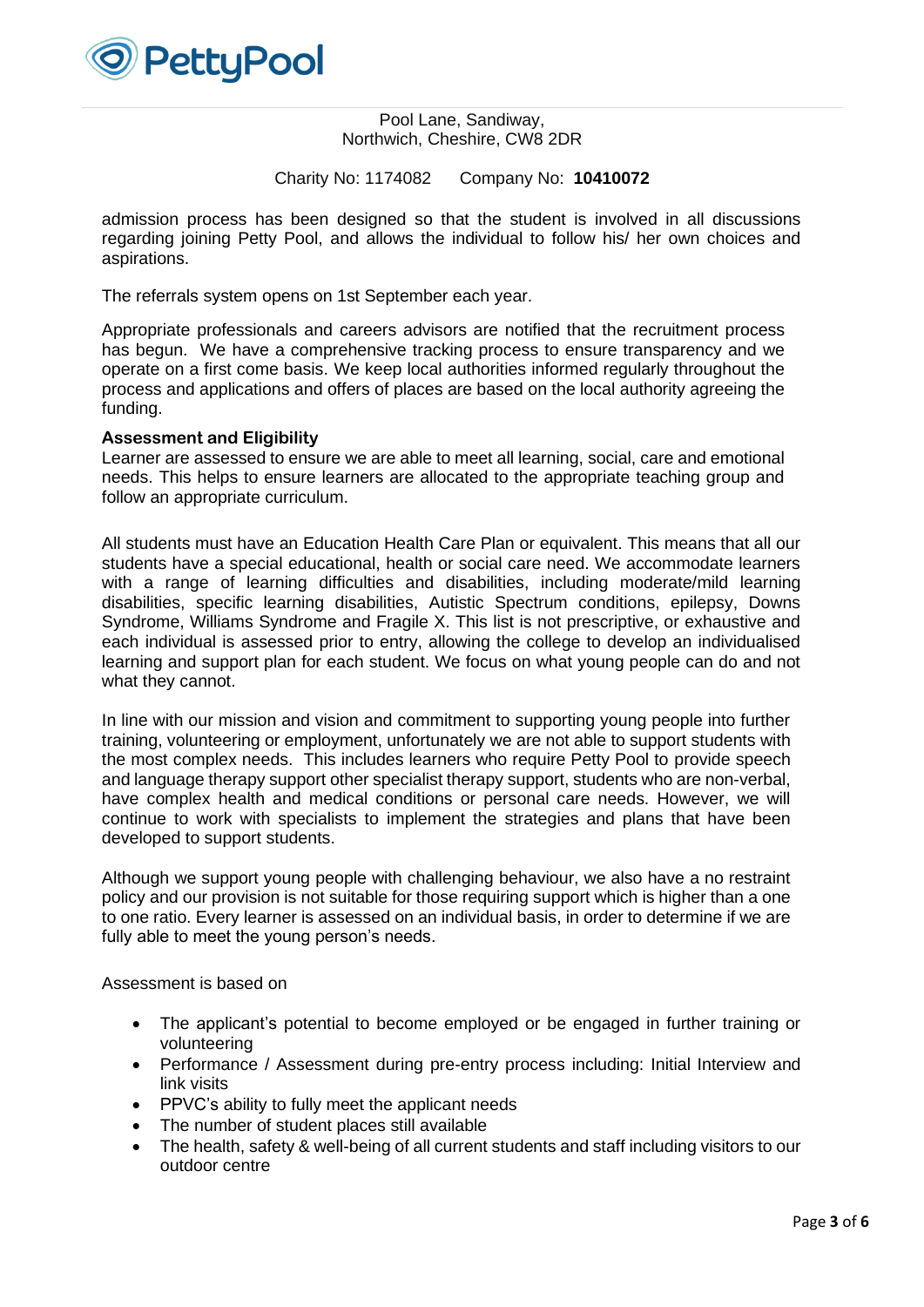

Charity No: 1174082 Company No: **10410072**

- The appropriateness of the learning environment for the applicant
- The scope and capacity of PPVC to meet the social, emotional, and/or behavioural requirements of the applicant
- The Student / Tutor / Support ratios required for the applicant
- Local Authority funding for Additional Support Requirements
- Student ability to access a provision considered more appropriate. For example, in a GFE mainstream or ISC setting
- The level of prior qualifications attained by the applicant
- The curriculum subjects / qualification levels presently offered and capacity within each cours

# **The Provision currently offered by Petty Pool is divided as follows:**

- The Independent Living Course and the Preparation for Work are the only courses within the provision currently offered at Entry 2
- All the Vocational Courses, on the City & Guilds Certificate in Skills for Working Life Pathway, are currently only offered at Entry Level 2 or above
- The Preparation for Work Course, on the City & Guilds Certificate or Diploma in Employability and Personal Development, is currently offered to Transition Students who are leaving the provision the following summer.

All courses are offered as part of the study programme over four days and in assessing if Petty Pool is the right place for an individual, we consider their ability to participate in all aspects of the study programme.

The study programme consists of:

- Core aim We ask students to pick a key subject that is of interest to them
- English & Maths These compulsory subjects are covered in [Functional Skills](https://www.pettypool.org.uk/vocational-courses/functional-skills/)
- Work experience External work experience linked to chosen subject area and college wide volunteering initiatives
- Non qualification activity Preparation for Adulthood and wider curriculum activities including travel training, [Enrichment,](https://www.pettypool.org.uk/vocational-courses/enrichment/) [Tutorials,](https://www.pettypool.org.uk/vocational-courses/tutorial/) [Residential holidays](https://www.pettypool.org.uk/pettypool-life/) and off-site visits

For further information on the study programme please refer to Petty Pool Curriculum Offer Document. This details further the vocational streams, learning pathways and elements of the study programme tailored to meet individual interests, needs, aspirations and priorities in preparation for adulthood, employment, and future independence.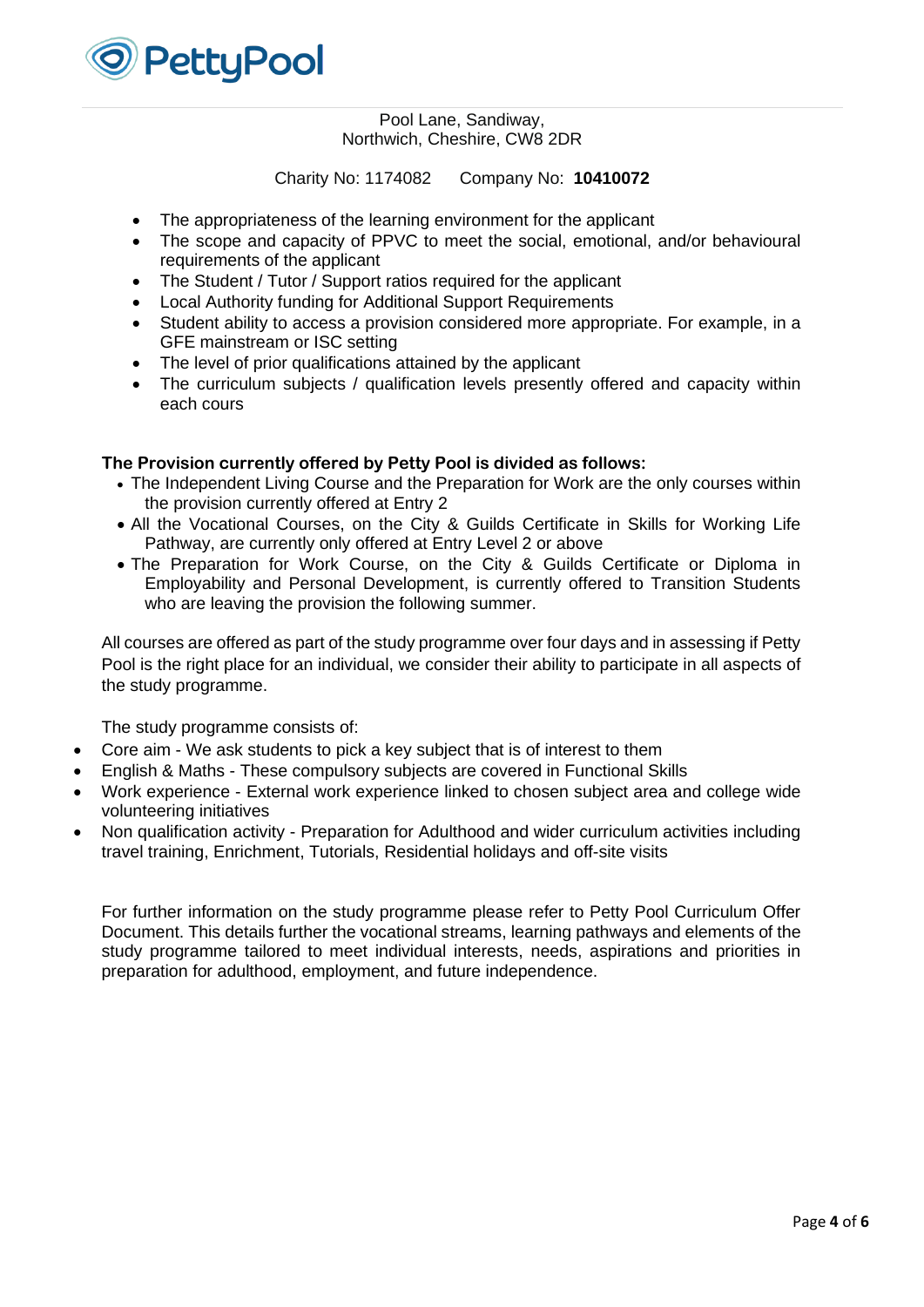

Charity No: 1174082 Company No: **10410072**

# **Application Procedure**

# **Upon receipt of a referral the following steps will be taken:**

- 1. The student and their family / guardian / social worker etc. will be invited to attend the next Autumn Open Day the college is due to hold for an informal opportunity to look at the provision and meet the staff and students.
- 2. All the potential students undergoing the recruitment and induction process will be asked for some / all the following information:
- Personal Details
- Referral for Entry Level Provision
- Education Health & Care Plan
- Assessment of additional support requirements
- Functional Skills Assessments
- Educational Psychologists Reports
- Schools Services Care Plan
- Social Services Care Plan
- School Reports
- Input from other services details and reports

All the mentioned information is, where possible, collated prior to the learner being offered a preliminary interview with The Director of Student Services.

- 3. If the Director of Student Services feels Petty Pool College is a potentially suitable placement for the learner who has been referred, they will be invited for a preliminary interview.
- 4. Upon arrival, prior to interview, the learner will be given a full tour of the college by current Petty Pool students and complete a confidential personal record containing their home, educational and medical details with support from the college administrator and whoever has accompanied them to the interview where required. A digital photograph will also be taken and inserted onto the document for reference purposes.
- 5. The student will take their confidential record into their interview, and the remainder of the information on the form regarding behaviour, mobility, personal care needs, relationships with others etc. will be given via question and answer during the interview and information recorded by hand. During the interview, the candidate and their support / family member will naturally be given the opportunity to ask questions regarding the provision too.
- 6. Following this interview a decision is made on whether to offer the learner a link visit.
- 7. Students deemed suitable for link visits will be offered a two-day taster timetable during the subsequent week. The learner will undergo a Functional Skills diagnostic assessment, spend one half day in each vocational stream where Tutors will support the applicant to complete a vocational course baseline assessment in their particular department. Information gathered is then handed to the management team for analysis
- 8. The performance, personal preferences and overall suitability of each learner for the provision available is discussed by The Director of Student Services, Curriculum Manager, Quality Manager, and all Course Tutors during the weekly staff meeting